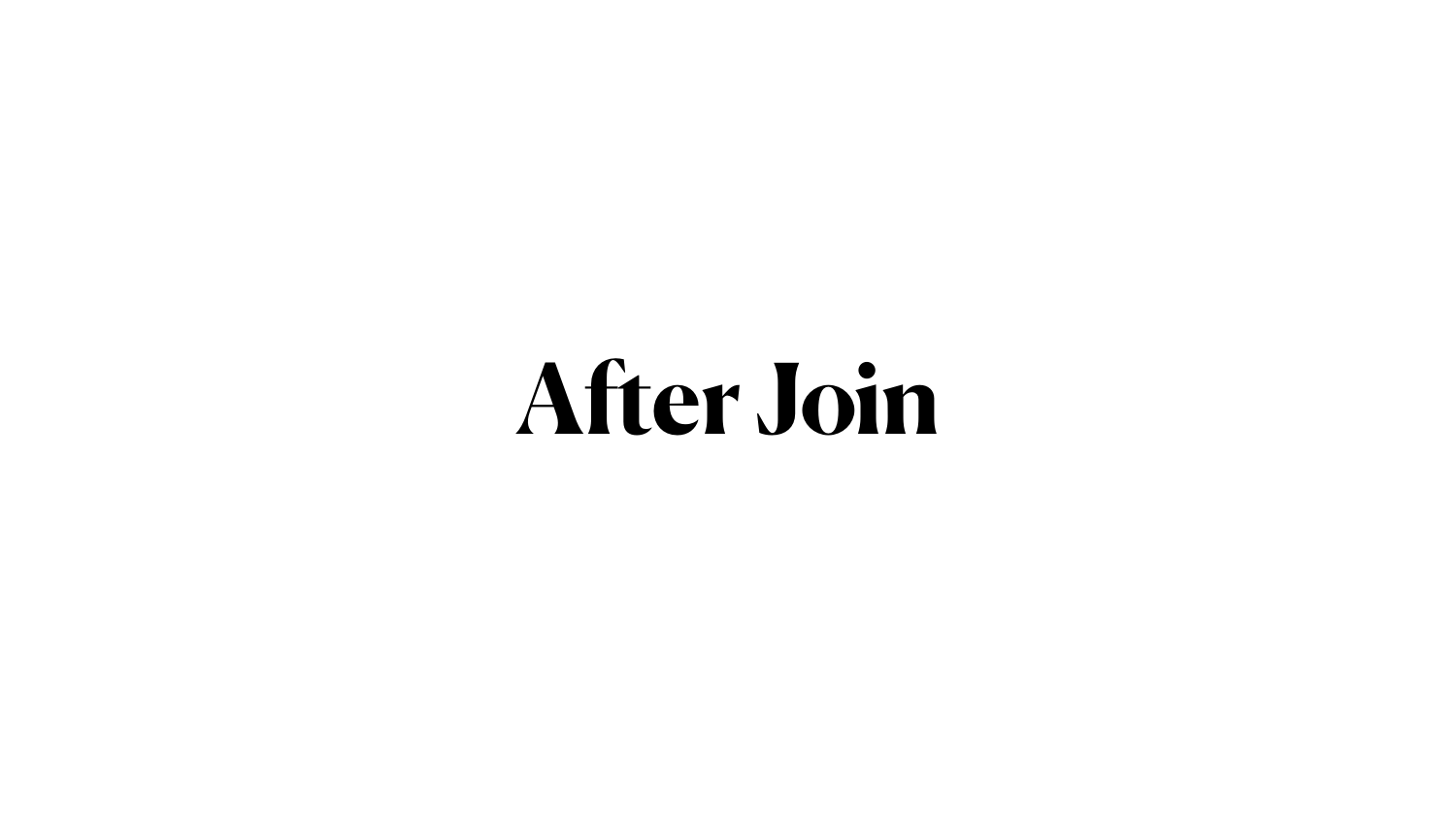## **Another look at lateral join**

|                                              | gtowell=# select $*$<br>from It limit 20;                                           | -- 5 acti where acto<br>select * from lt whe                                                         |  |  |
|----------------------------------------------|-------------------------------------------------------------------------------------|------------------------------------------------------------------------------------------------------|--|--|
|                                              | acto   acti                                                                         | $acto$   $acti$                                                                                      |  |  |
| • Problem: show 5<br>items for each<br>group | $\mathbf{F}$<br>$\vert A$<br>$K \mid B$<br>$J \mid 6$<br>$J \parallel I$<br>$L$   U | F<br>$\mathsf{A}$<br>$\sf B$<br>F.<br>$\frac{D}{C}$<br>F<br>F<br>(5 rows)                            |  |  |
| • Very simple table                          | $\vert$ 7<br>$G \cup J$<br>S<br>$\vert 4$                                           | -- rather than a 5 r<br>select acto, array_a                                                         |  |  |
| • first column<br>has 9 distinct             | $S \mid W$<br>$\mathsf{L}$<br>J   9<br>$\begin{array}{c} \hline \end{array}$        | ${A, B, D, 8, C, I, M, 9, 2, A}$<br>, G, 7, W, B, 3, G, 3, 5, S, 9<br>, 7, A, 0, F, N, F, K, 4, 7, E |  |  |
| values. This<br>will be the<br>groups        | $\prod$<br>$H \mid Z$<br>$K \parallel E$<br>$G \mid Z$<br>G   R                     | with aaa as (select $*$<br>select acto, array_ag<br>from aaa<br>group by acto;                       |  |  |
|                                              | F   B<br>$\int$<br>$\vert$ 3<br>D<br>$\overline{Q}$                                 | $acto$  <br>array_agg<br>$\{A, B, D, 8, C\}$<br>F                                                    |  |  |
|                                              | $(20$ rows)                                                                         |                                                                                                      |  |  |



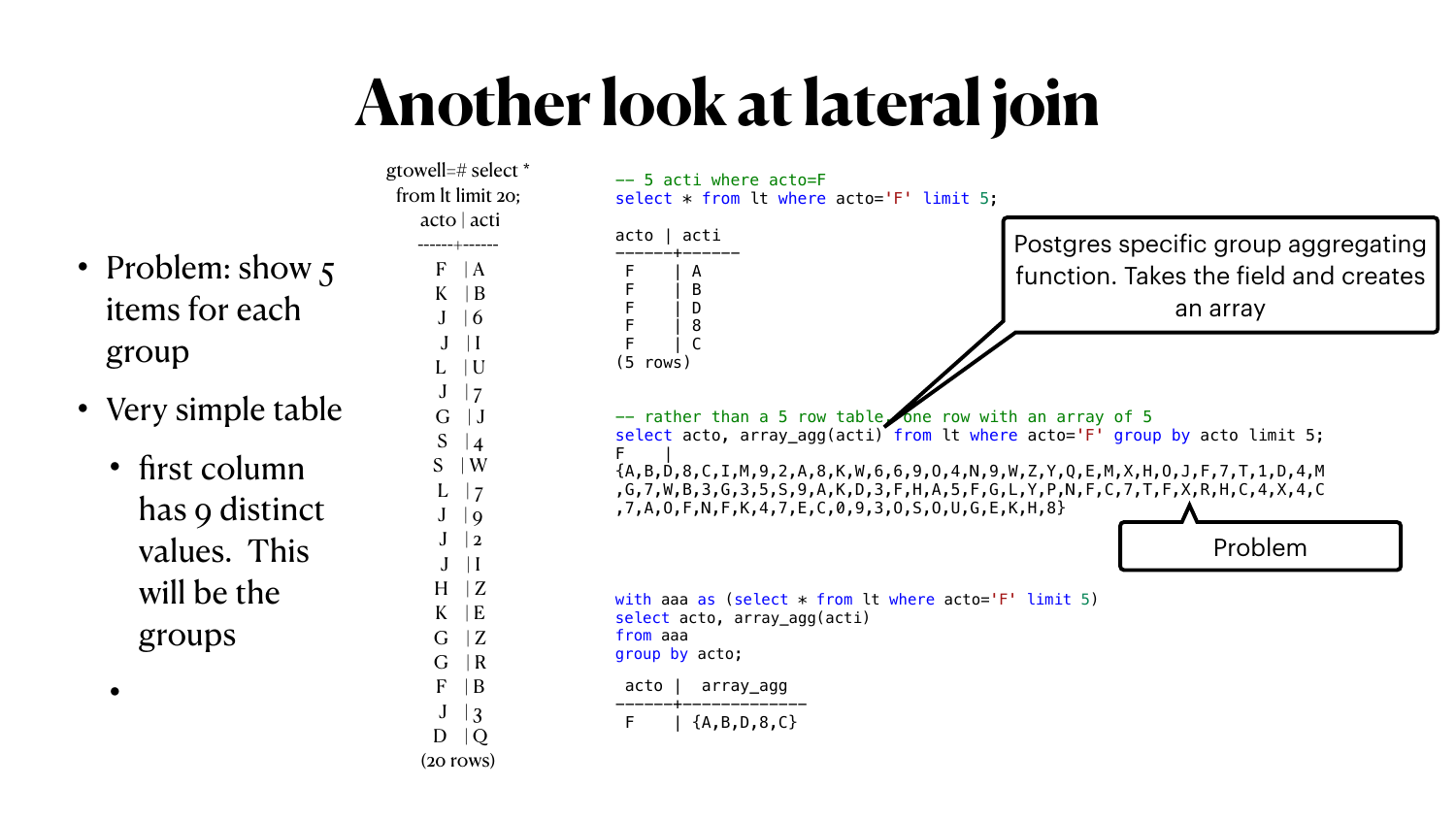```
select * 
from (select distinct acto as dact from lt) as dlt 
     join lateral (select acto, acti from lt where acto=dlt.dact limit 5) as elt
           on elt.acto=dact 
order by acto, acti;
  dact | acto | acti 
------+------+------
 A | A | 7
 A | A | M
 A | A | Q
 A | A | V
 A | A | Z
D | D | 8
 D | D | D
 D | D | I
select dact, array_agg(acti) 
from (select distinct acto as dact from lt) as dlt 
     join lateral (select acto, acti from lt where acto=dlt.dact limit 5) as elt
           on elt.acto=dact 
group by dact 
order by dact;
  dact | array_agg 
------+-------------
 A | {M, Z, V, 7, Q}D \{Q, 8, P, I, D\}F | {A, B, D, 8, C}
 G \left[ {\{Z,X,H,R,J\}} \right]H  \{T,Z,X,L,X\}\{6, 2, 9, 7, I\}K | {B, V, W, I, E}
        \{ 0, 7, 4, 0, 9 \}S \qquad | \{7, W, C, 4, B\}with aaa as (select acto, array_agg(acti) as \cancel{\alpha}rr from lt group by acto)
select acto, arr[1:5], array_length(arr, 1)from aaa 
order by acto;
```


Postgres specific. Selects part of array. Arrays are 1 indexed in postgres

Postgres specific.The length of array in dimension 1

This solution only works because the original solution put things into an array!! If the goal had been the table at top, then no. (can unnest(arr[1:5]))

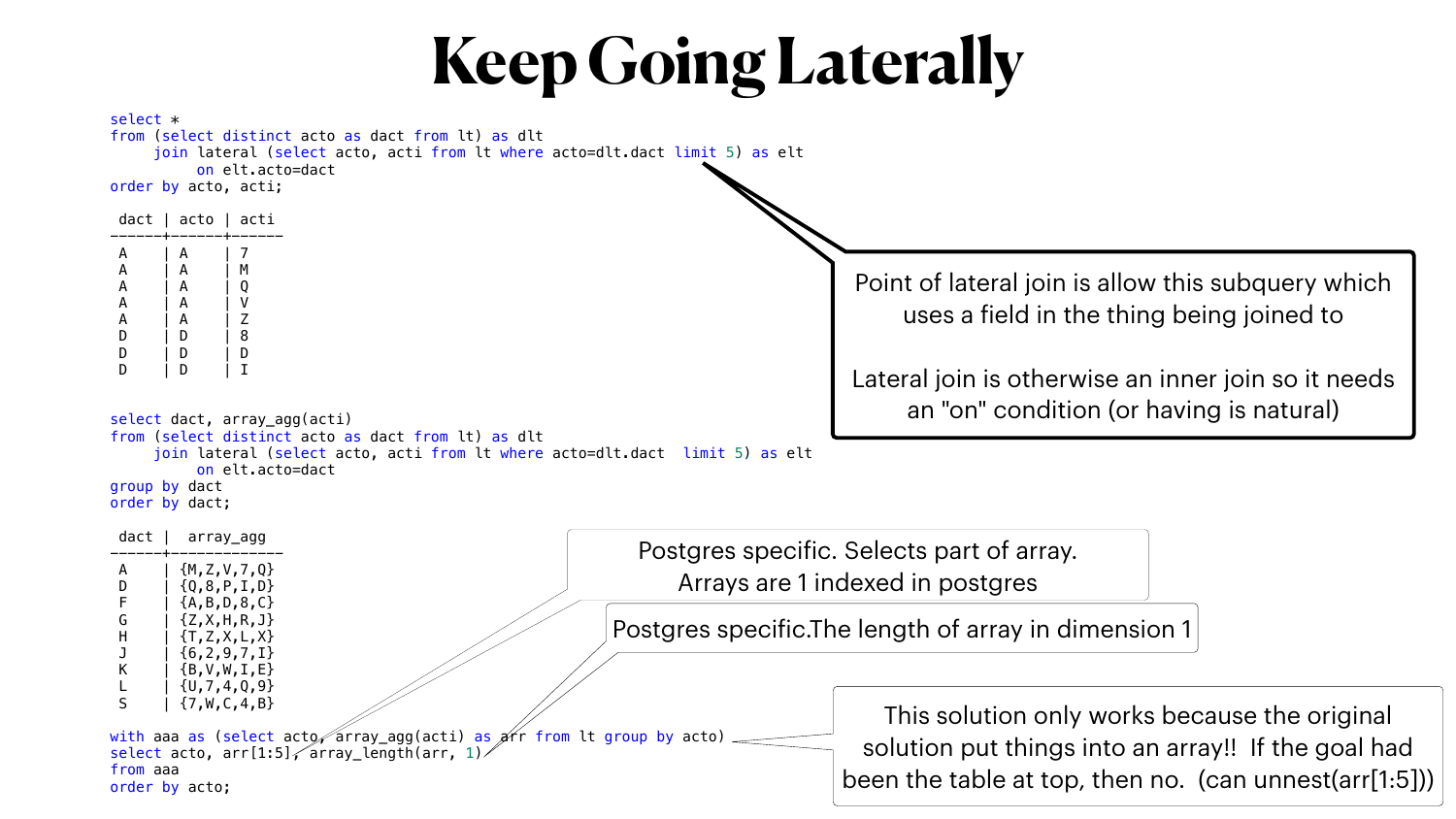

Recall: LocalForward 5432 localhost:5432



### **Local Forward in SSH**





Python program on local knows it is taking to port 5432 but NOT that the receiver is SSH.

The SSH link is a VPN. So secure communication without python

- From point of view of python it is talking to local postgres. So I can move the program anywhere with No rewrites.
- As admin, I can strictly control access by remote python programs, just shut down the ssh link
- having to worry
- Run compute heavy python NOT on DB server

Postgres on remote knows is it listening to port 5432 but NOT that it is hearing from SSH

Postgres is set up (by default) to listen to 5432 BUT ONLY from local sources. By using SSH forwarding, it is a local source

### Why?



For example using python and postgres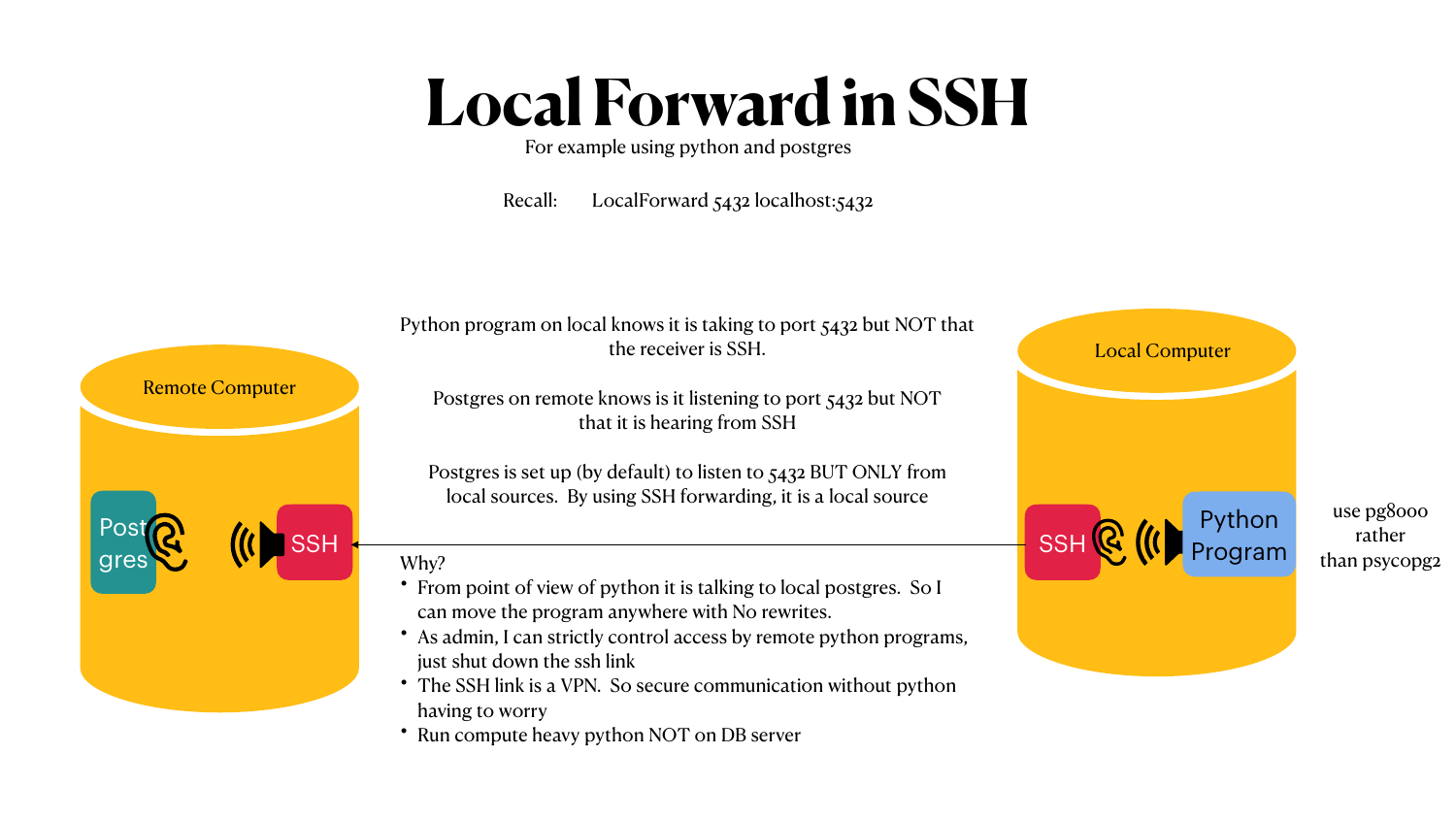## **Listening Ports on 165.106.10.170**

### Table 1

| [gtowell@loin | $\sim$ $\geq$  | SS | -tulpn          | grep           |                 |                 |
|---------------|----------------|----|-----------------|----------------|-----------------|-----------------|
| tcp LISTEN    | $\overline{O}$ |    | 244             | <b>POSTGRE</b> | 127.0.0.1:5432  | $0.0.0.0^{*}$   |
| tcp LISTEN    | $\overline{O}$ |    | 511             |                | 127.0.0.1:45913 | $0.0.0.0$ :*    |
| tcp LISTEN    | $\overline{O}$ |    | 244             |                | 127.0.0.1:5433  | $0.0.0.0$ :*    |
| tcp LISTEN    | $\overline{O}$ |    | 128             |                | 127.0.0.1:6011  | $0.0.0.0$ :*    |
| tcp LISTEN    | $\overline{O}$ |    | 511             |                | 127.0.0.1:45787 | $0.0.00$ :*     |
| tcp LISTEN    | $\overline{O}$ |    | 511             |                | 127.0.0.1:43291 | $0.0.00$ :*     |
| tcp LISTEN    | $\overline{O}$ |    | 511             |                | 127.0.0.1:45531 | $0.0.0.0$ :*    |
| tcp LISTEN    | $\overline{O}$ |    | 511             |                | 127.0.0.1:43739 | $0.0.0.0$ :*    |
| tcp LISTEN    | $\overline{O}$ |    | 511             |                | 127.0.0.1:44637 | $0.0.00$ :*     |
| tcp LISTEN    | $\overline{O}$ |    | 100             |                | 127.0.0.1:49152 | $0.0.0.0$ :*    |
| tcp LISTEN    | $\overline{O}$ |    | 70              |                | 127.0.0.1:33060 | $0.0.00$ :*     |
| tcp LISTEN    | $\overline{O}$ |    | 4096            |                | 127.0.0.1:27017 | $0.0.00$ :*     |
| tcp LISTEN    | $\overline{O}$ |    | 151             |                | 127.0.0.1:3306  | $0.0.0.0$ :*    |
| tcp LISTEN    | $\overline{O}$ |    | 4096            |                | 0.0.0.0:111     | $0.0.00$ :*     |
| tcp LISTEN    | $\overline{O}$ |    | 511             |                | 127.0.0.1:43699 | $0.0.0.0$ :*    |
| tcp LISTEN    | $\overline{O}$ |    | 511             |                | 127.0.0.1:40563 | $0.0.0.0$ :*    |
| tcp LISTEN    | $\overline{O}$ |    | 511             |                | 127.0.0.1:41813 | $0.0.00$ :*     |
| tcp LISTEN    | $\overline{O}$ |    | 4096            | <b>DNS</b>     | 0.0.53%lo:53    | $0.0.00$ :*     |
| tcp LISTEN    | $\overline{O}$ |    | 128             | ssh            | 0.0.0.0:22      | $0.0.0.0$ :*    |
| tcp LISTEN    | $\overline{O}$ |    | $5\overline{)}$ | ipps           | 127.0.0.1:631   | $0.0.0.0$ :*    |
| tcp LISTEN    | $\overline{O}$ |    | 128             | X window       | [::1]:6011      | $[:!]$ :*       |
| tcp LISTEN    | $\overline{O}$ |    | 4096            | sun RPC        | [::]:111        | $[:!]^{*}$      |
| tcp LISTEN    | $\overline{O}$ |    | 511             | http           | $*80$           | $\ast$ . $\ast$ |
| tcp LISTEN    | $\overline{O}$ |    | 128             | ssh            | [::]:22         | $[:!]^{*}$      |
| tcp LISTEN    | $\overline{O}$ |    | $5\overline{)}$ | ipps           | [::1]:631       | $[:!]^{*}$      |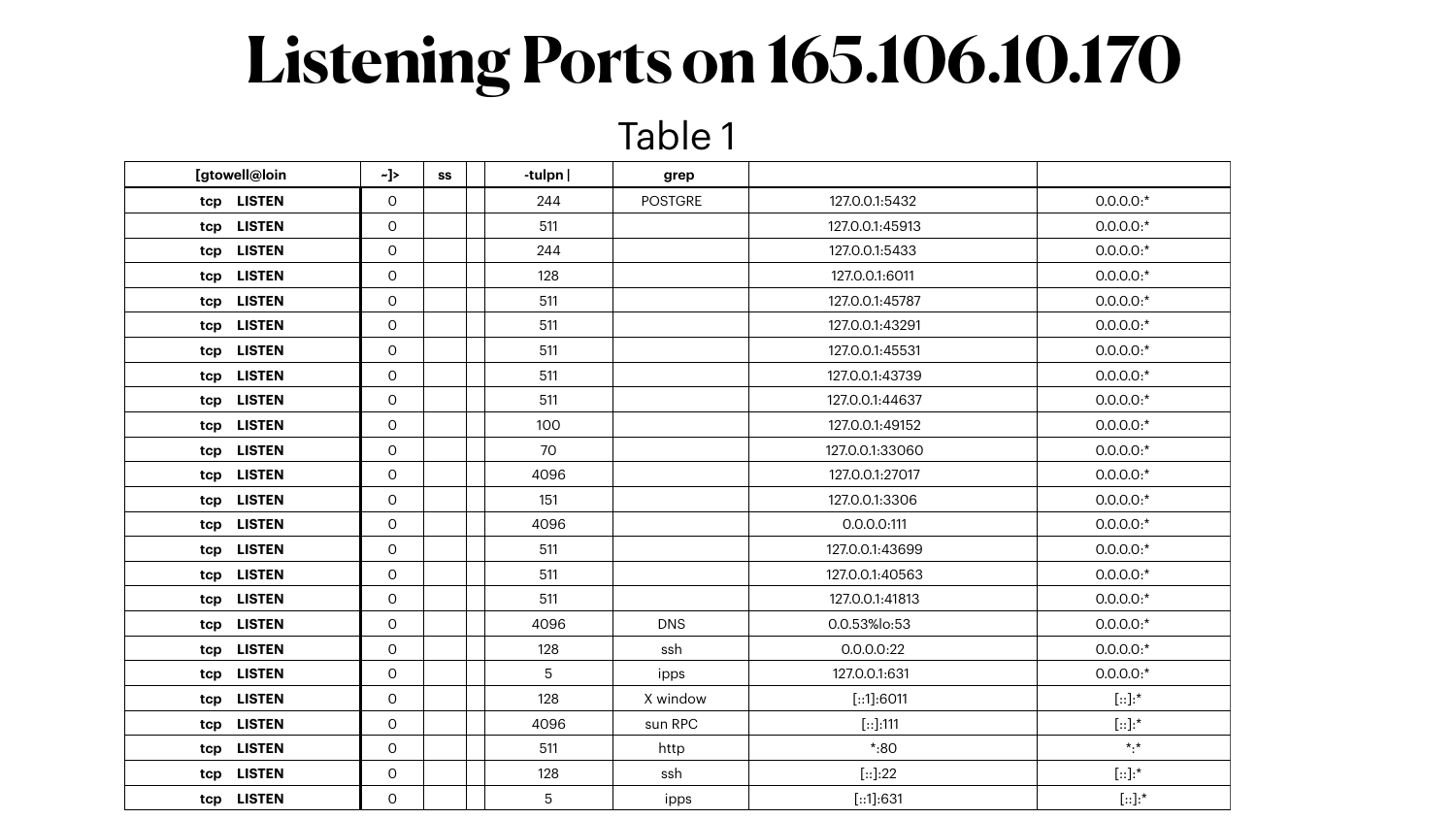## **SQL Problem**

• As a starter, just find the 2 highest salaries in each department

| id    | name            | dept_name        | salary    |
|-------|-----------------|------------------|-----------|
| 31955 | Moreira         | Accounting       | 71351.42  |
| 79081 | Ullman          | Accounting       | 47307.10  |
| 43779 | Romero          | Astronomy        | 79070.08  |
| 63287 | Jaekel          | <b>Athletics</b> | 103146.87 |
| 16807 | Yazdi           | <b>Athletics</b> | 98333.65  |
| 81991 | Valtchev        | <b>Biology</b>   | 77036.18  |
| 80759 | Queiroz         | <b>Biology</b>   | 45538.32  |
| 34175 | Bondi           | Comp. Sci.       | 115469.11 |
| 3335  | <b>Bourrier</b> | Comp. Sci.       | 80797.83  |
| 90376 | <b>Bietzk</b>   | Cybernetics      | 117836.50 |
| 63395 | McKinnon        | Cybernetics      | 94333.99  |

• From each department, find the names of the people earning the 2 highest salaries